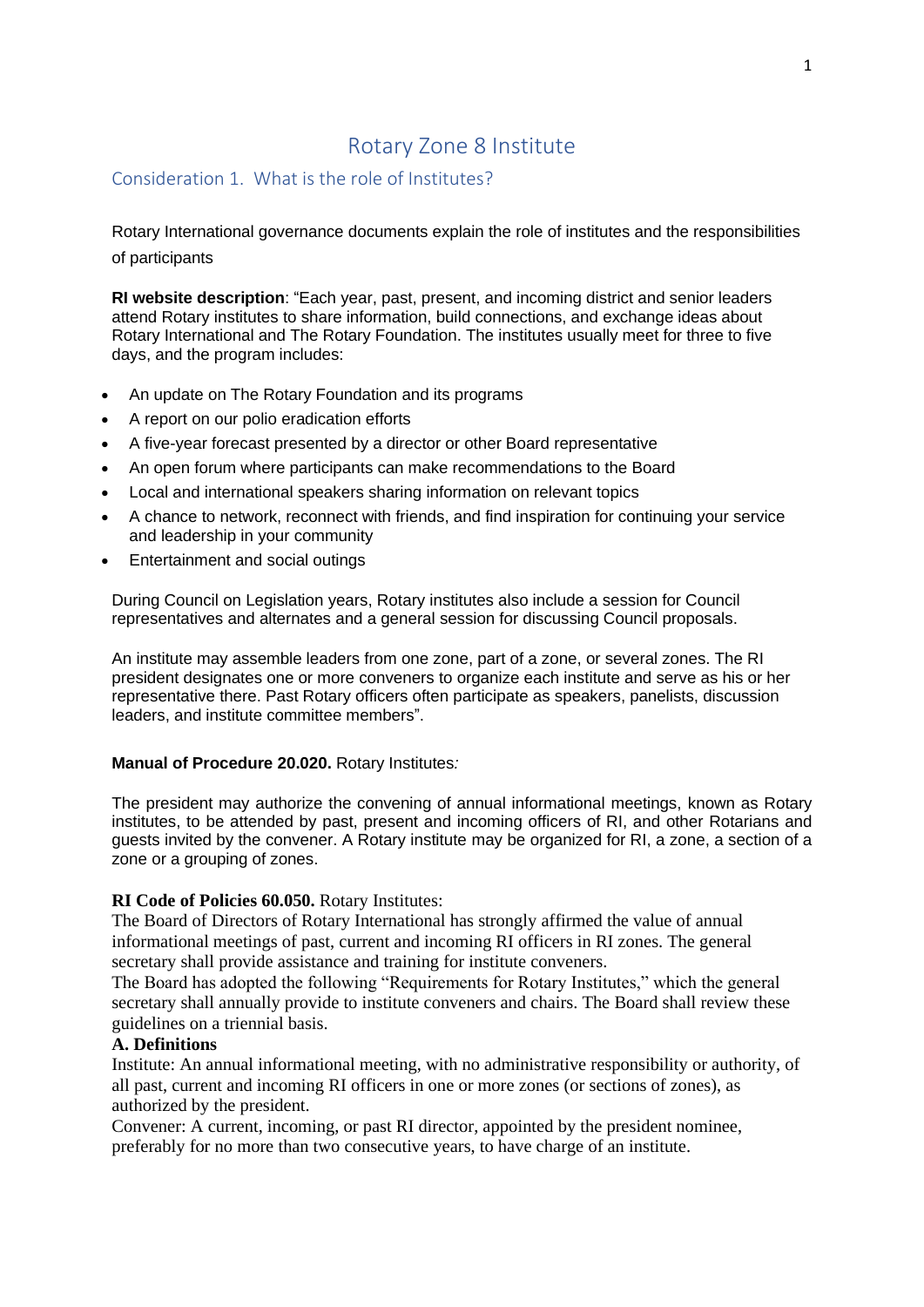Foundation Representative: A current, incoming, or past trustee appointed by the chair of the Foundation Trustees, wih the concurrence of the president, to assist an institute in promoting The Institute Chair: A past RI officer appointed by the convener to organize an institute

### **B. Purpose**

The purpose of institutes is to provide:

1. current, incoming, and past RI officers with updates on RI and Rotary Foundation policies and programs;

2. a forum for Rotary leaders to make comments and recommendations to the Board of Directors; 3. fellowship and a participative learning experience that will help inspire current, incoming, and past governors to continuing leadership and service.

### **C. Participants**

Attendance at each institute shall be limited to past, current and incoming RI officers and their guests, though

1. others may be invited by the conveners or may attend at the request of the president or the general secretary;

2. host Rotarians and other local persons may assist the convener in administering the institute;

3. local Rotarians may be invited to attend as observers a special event at the institute, such as an address by the president or president-elect;

4. the RI president and president-elect are encouraged to participate in some institutes each year in order to enhance their knowledge and experience of the world of Rotary, and to provide opportunities for Rotary leaders at the zone level to gain greater knowledge and insight into the current and future directions of Rotary. In order to conserve institute and RI funds and to project the current president's theme, it is suggested that *either* the president *or* the president-elect attend each institute, but both should not attend together. It is, however, recognized that, given their many duties and commitments, the president or president-elect may only be able to attend portions of institutes;

5. The roles of spouses of directors and incoming directors, trustees and incoming trustees of The Rotary Foundation, and the general secretary shall be to

a. represent RI or its Foundation in their official capacity at assigned events

b. attend and participate in plenary sessions, workshops, forums, and meetings

c. attend and participate in all spouse program events such as plenary sessions or discussions, possibly as speakers, moderators, panelists, presenters or facilitators, at the discretion of the convener Rotary

d. serve as hosts to other spouses of official participants

e. attend and participate in official luncheons and dinner

Code of Policies 387 October 2019

f. attend official social events as representatives of RI or its Foundation

6. Rotary leaders eligible to participate in Rotary institutes are encouraged to attend, at no cost to RI, institutes organized in adjacent zones or sections within the same zone in order to increase communication and the flow of Rotary information within and across zones.

7. Past district governors residing in the zone should be provided opportunities to make meaningful contributions to the Institute and participate in the program as speakers, panelists, discussion leaders, and members of the committees for the institute, as a means of developing future leaders in Rotary at the zone and international levels;

8. the attendance of a representative of Rotary's Foundation is highly desirable in achieving the objectives of The Rotary Foundation and updating the knowledge of past, present, and incoming officers, and toward this end,

a. conveners are requested to consider providing lodging, meals and other local expenses for Foundation representatives and spouses from institute or other funds. The Foundation will pay all transportation costs and will pay the above expenses should the institute not pay them, provided that the convener inform the representative before the latter's departure for the institute that the institute will not bear such expenses;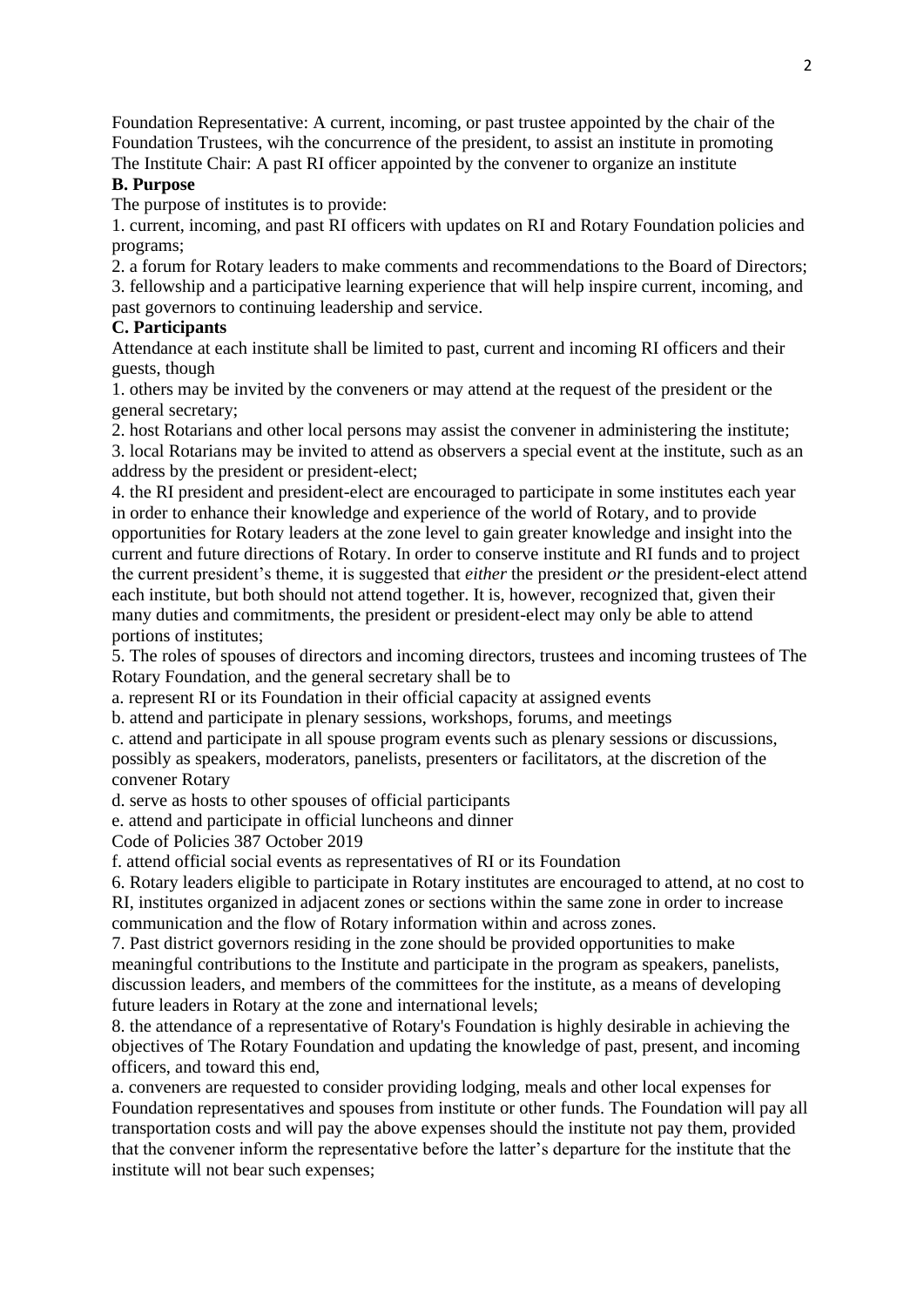b. conveners of institutes should provide in the institute agenda an opportunity for the Foundation representative to deliver a major address on the Foundation and to have another opportunity to update participants on Foundation programs, objectives, finances, and problems and to respond to participants' questions.

### **D. Organization**

1. The president-nominee is authorized by the Board to act on its behalf to approve the sites and dates of Rotary institutes. No action should be taken by potential conveners to secure institute dates or locations until they are formally appointed by the president-nominee. Conveners are required to obtain such approval before committing to a time and location. When there is no president-nominee yet declared, the Executive Committee of the Board is authorized to appoint conveners and approve institute dates and locations. The general secretary shall advise all current and future conveners of Rotary institutes to make every effort to ensure that the meeting does not conflict with any other institute in the region or major religious holiday celebrated in that zone. 2. The organization and program of each institute shall be directed by the convener, who is the president's representative to the institute and who remains responsible to the president for the conduct of the institute;

3. The convener, while retaining complete control of the agenda, program, and finances of the institute, shall appoint a

a. chair, who is responsible for the arrangements for and organization of the institute meeting; b. treasurer, who should be a past RI officer, responsible to the convener and the zone for the preparation of the institute budget, use and disbursement of the funds;

4. In order to promote the best attendance and participation at reasonable expense, institutes should not be planned for areas exceeding the equivalent of four zones.

5. RI directors, directors-elect, directors-nominee, other conveners, and their respective Institute planning committees are encouraged to visit, at their own expense, other Rotary Institutes to obtain ideas on more meaningful engagement of past governors in Rotary Institutes;

6. Rotary institutes, presidential conferences, and district conferences may be held in conjunction with each other or simultaneously at the same venue provided that:

a. separate budgets and separate registration fees are established and maintained for each meeting;

b. funds will be maintained separately for each meeting;

c. prior consent is obtained from the governor where the district conference will be held and from the convener of the Rotary institute to be held.

#### **E. Program**

1. Institutes shall normally last two to three days, not counting the time for any separate sessions or seminars, and be held at times that are reasonably convenient for younger participants;

2. Conveners must not allow speeches and presentations to take up most of the program time at institutes but rather plan ample time (approximately 40-50 percent) for the exchange of views among participants through panels, question and answer sessions, group discussions and the like; 3. Conveners shall, when convenient, arrange an intercity meeting for institute participants and local Rotarians;

4. Conveners may, as appropriate, avail themselves of the assistance of any RI and TRF staff assigned to the institute by the general secretary for information and participation to support preinstitute or institute programs. Where possible, the assignments should be made from the international office serving the zone.

5. In the year of the Council on Legislation, conveners are requested to:

a. conduct a training session to last at least one-half day limited to representatives and alternates and conducted by highly experienced Rotarians, to discuss the operation and procedures of the Council, but not the substance of the proposals, with training materials to support such training sessions provided by the general secretary;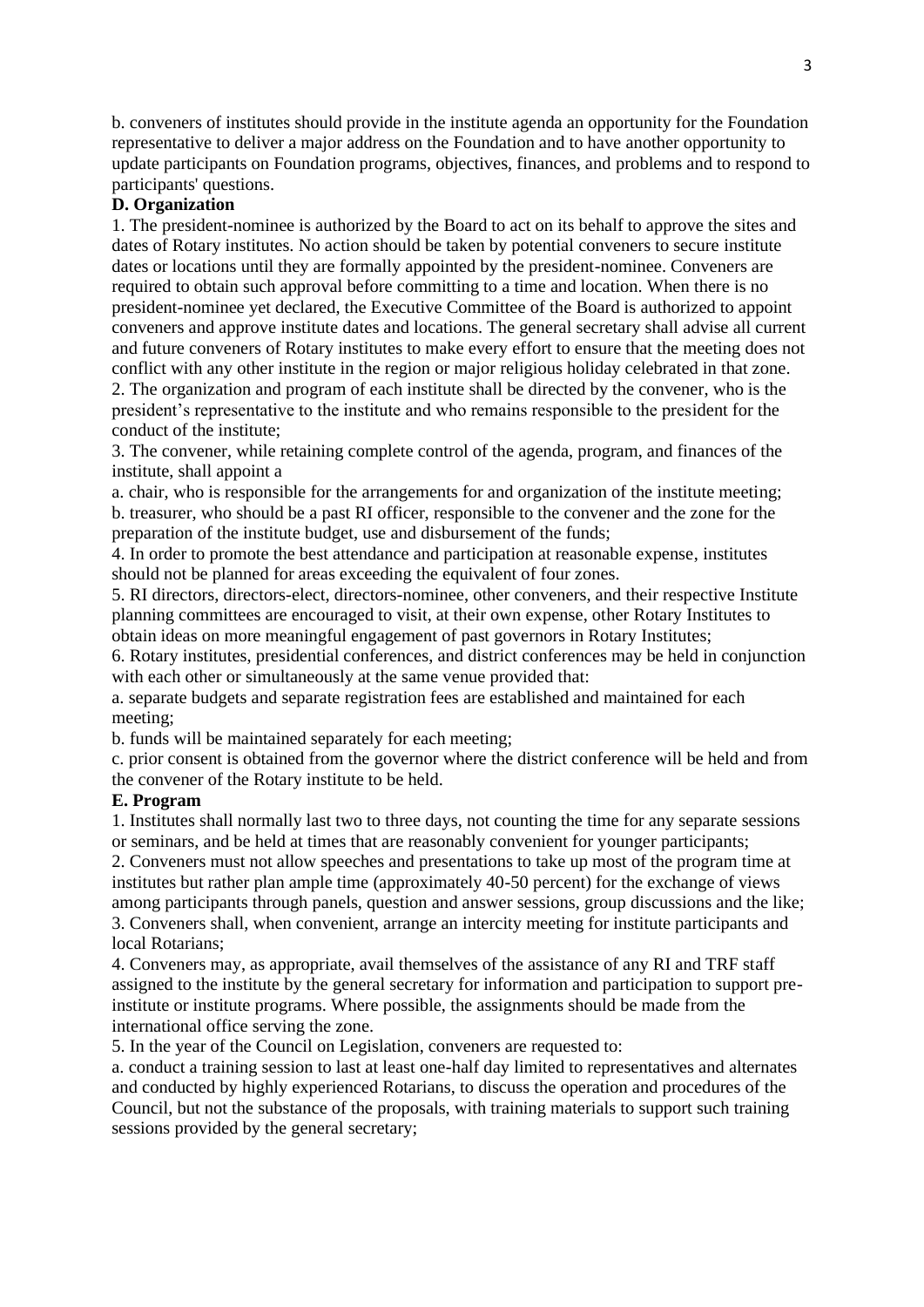b. schedule a plenary session to discuss the substance of the selected proposals to be considered at the next Council, for the purpose of allowing voting representatives the opportunity to hear the views of Rotarians from their area of the world.

6. The Board recommends including an open forum of least one-hour during the institute program for an exchange of ideas between the participants and Rotary senior leadership.

7. A director, or other representative of the Board, shall present the five-year forecast to each Rotary institute for discussion, pursuant to RI Bylaws section 18.060.3.

8. Each Rotary institute should schedule a status report on PolioPlus until polio eradication is achieved.

### **F. Promotion**

RI directors-elect, directors-nominee and their respective Institute planning committees, should consider promoting

1. emerging information about RI and our Rotary Foundation;

2. fellowship opportunities, especially re-connecting with one's governor-class;

3. opportunities to interact with senior Rotary leaders regarding Rotary policies.

### **G. Adjunct Meetings**

1. GETS are considered the only mandatory adjunct meetings. Separate sessions or seminars shall, with the permission of the convener, be held at (or near) the same time and location of the institutes, which may include training for governors-elect, governors-nominee, spouses of incoming governors, district trainers, and the One Rotary seminar. Adjunct meetings must a. not interfere with, and should not duplicate, the main program of the institutes, which is primarily for past RI officers;

b. therefore be also under the direction of the convener;

c. not duplicate the program at the International Assembly;

d. be consistent with RI policy and information developed by RI;

e. be promoted and financed as quite distinct from the institute itself.

2. However, any events coming before or after an institute - such as governors-elect training seminars (GETS), the One Rotary seminar, The Rotary Foundation seminar, governor-nominee training, training for district trainers, or recreational events - should be clearly described as pre- (or post-) institute events, which may involve a different audience than those attending an institute.

3. It is the responsibility of all Rotary institute conveners to ensure that the program for zonelevel training of governors-elect as adopted by the Board is fully implemented.

4. It is recommended that presentation, equipment, and room charges for the training seminar be included as part of the event budget and are provided at no cost to either RI or the GETS training team. The GETS training team should be provided with the appropriate meeting space and equipment. The following logistical and equipment needs are recommended:

a) Tables and chairs for participants set-up in a "U" shape (group size of no more than 25-30 governors-elect)

b) Podium or table for training leader

c) LCD projector, laptop computer, or overhead projector

d) Flipchart stand, paper, and markers

#### **H. Finances**

1. Each institute shall be financially self-supporting through registration fees and voluntary donations (including goods and services) or sponsorships in accordance with RI Guidelines. Funds raised for the institute shall only be spent on institute-related expenses;

2. Adjunct meetings shall also be self-supporting through registration fees;

3. Districts and clubs (and non-participating Rotarians) shall not be required to pay any institute expenses, except for the costs of their governor and incoming governor (and other future RI officers at the discretion of districts and clubs), or as sponsors in accordance with RI Guidelines;

4. The convener shall make every effort to contain costs by

a. securing reasonably priced facilities and accommodations;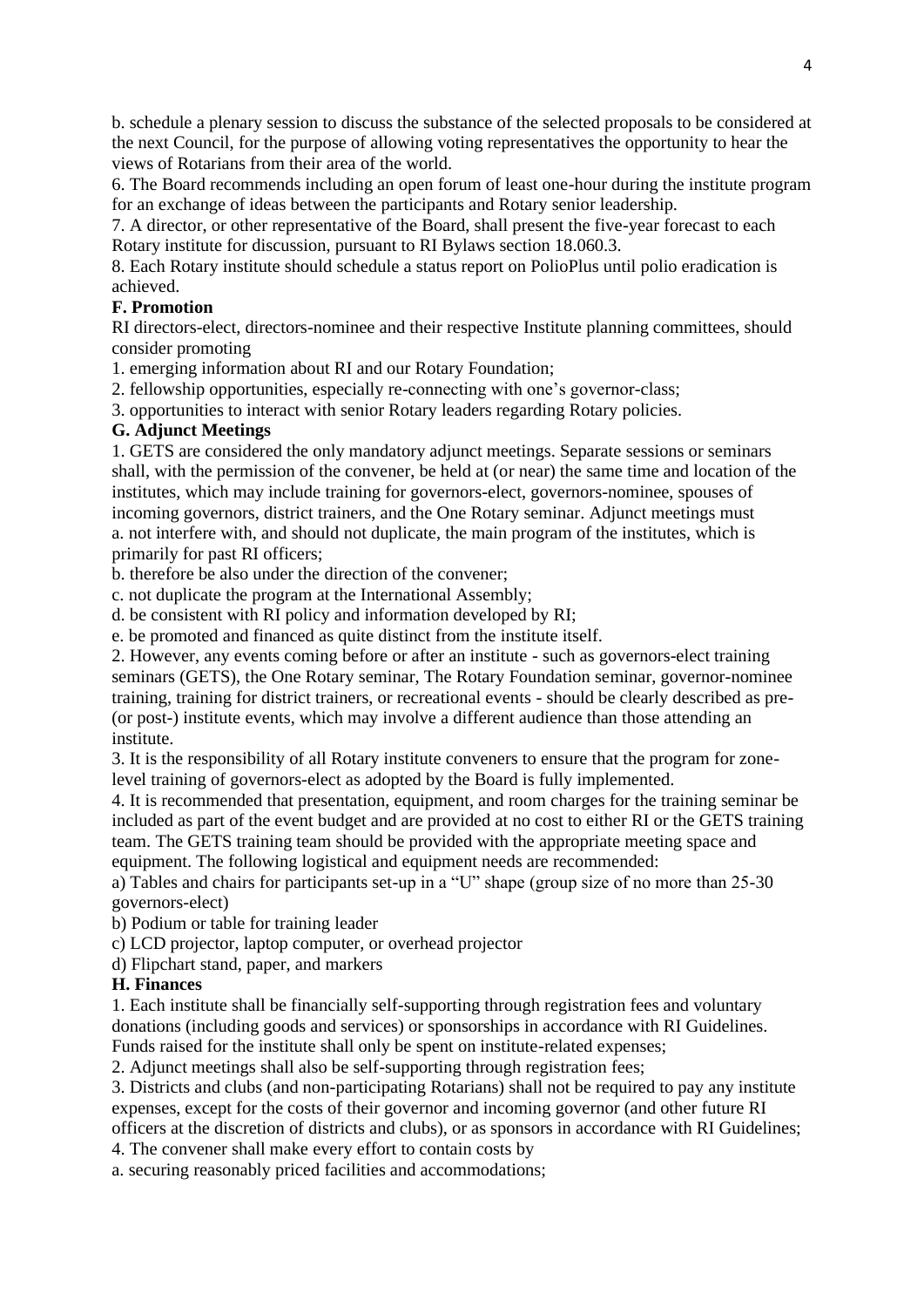b. minimizing the number and cost of social functions;

c. minimizing the cost of speakers and any others invited from outside Rotary or the zone; d. offering lower-cost or hosted lodging in the area, corporate sponsorships, and/or increased flexibility for meal options.

5. Rotary International provides adequate general liability (also known as public liability and third-party liability) insurance coverage for each institute. Coverage is limited to policy terms and excludes institute activities such as fireworks displays, motor racing events, and use of airplanes and watercraft to name a few. Coverage terms and limitations may change annually. Please contact RI Risk Management for additional information;

6. After all expenses have been paid, any surplus balance shall, in cooperation with the convener and the treasurer of the next institute, be carried forward for the sole use of that and future institutes. Only when necessary, due to local circumstances, and with the written agreement of the following year's institute convener and treasurer, and the general secretary, the surplus balance may be disposed of using an alternative method.

7. No financial guarantee for Rotary institute conveners is appropriate or necessary.

8. RI will reimburse the transportation expenses incurred by conveners for travel to the institute site on up to two occasions, if necessary, for preparation and planning purposes. Conveners are encouraged to make these trips in conjunction with other Rotary travel, whenever possible, for economic reasons.

9. RI will reimburse the transportation expenses incurred by conveners, and their spouses when accompanying them, to attend Rotary institutes, in accordance with RI's established travel and expense policy.

10. Rotary institutes are expected to cover all other expenses incurred by the conveners and their spouses attending their institute. Nevertheless**,** any such other expenses associated with the Rotary institute at which the director serves as convener that are not covered by the institute budget, including spouse expenses when accompanied by proper business purpose documentation, shall be reimbursed to the extent of the director's allocation available pursuant to the "Policy for Expenses of General Officers" under section 69.040.1. of the *Rotary Code of Policies*.

11. Expenses of Directors and spouses for attending institutes other than those in which the director serves as convener will be reimbursed where such expenses are in furtherance of the business purposes of RI to the extent of the director's allocation available pursuant to the "Policy for Expenses of General Officers" under section 69.040.1. of the *Rotary Code of Policies*. 12. An advance of US\$1,000 may be made for each institute when requested by a convener, such advance to be refunded on completion of the institute

#### **I. Reports**

1. Each convener shall, within ninety days after the conclusion of an institute, send to the convener of the following institute, and to each governor and past director within that zone(s) a complete financial statement, examined and approved by the convener, the chair, and the treasurer of the institute, detailing all revenues and expenses of the institute. The financial statement shall include any surplus balance received from the prior year's institute and any surplus balance carried forward to the following year's institute. The convener shall also provide written confirmation of compliance to the general secretary within ninety days after the conclusion of an institute. Failure to comply with these requirements, after having been notified by the general secretary, shall result in the convener being ineligible to receive any future RI or Rotary Foundation volunteer appointment or assignment until compliance is confirmed.

### Consideration 2. Should we have a business session

For at least 14 years (and probably many more years before) institutes held by Australian zones have convened a business session. During the business sessions the participants review the previous year's financial report and the previous chair's institute report. The future activities of the institute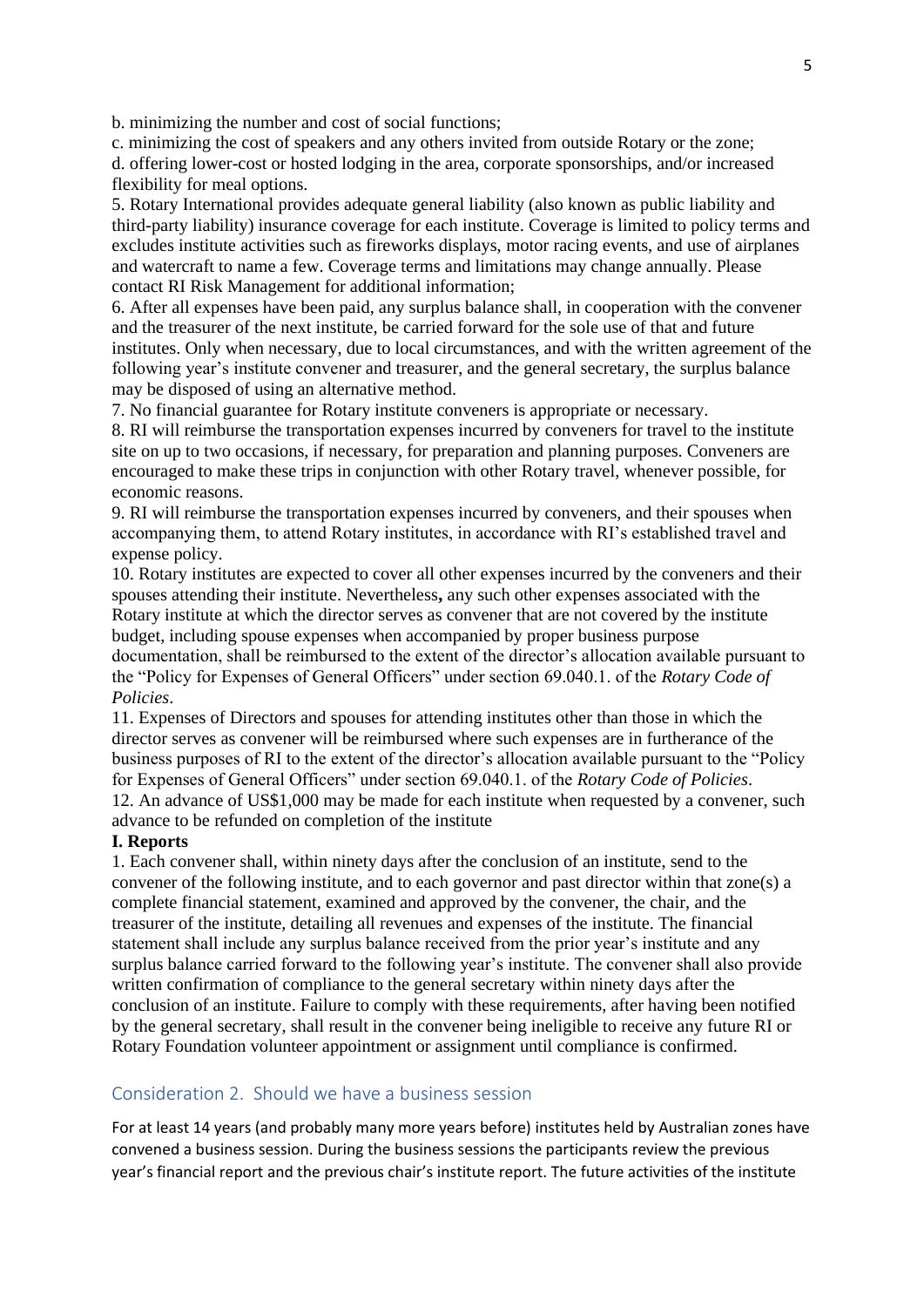are determined by Resolutions duly proposed, seconded and carried. The institute has over the years formed committees to lead/manage zone wide areas of interest or projects. These committees have included:

- Institute Planning Committee
- Australian Vocational Advisory Committee (AVAC)
- Rotaract Representative Training Program Officer
- National Youth Science Forum Liaison Officer
- History and Archives Committee
- Records Management Committee
- Zone Insurance; Protection Committee (ZIPC)
- Rotary Youth Program of Enrichment (RYPEN)
- Science Experience National
- Australian Youth Advisory Committee

Over the years, national activities such as Rotary Australia World Community Service (RAWCS), Australian Rotary Health (ARH) and Rotary Down Under (RD) have had their origins in Institute decisions and continue to hold their annual general meetings as a pre-institute event.

The Institute has also, by resolution, forwarded recommendations or memoranda to the Board of RI and to clubs and districts through the incumbent governors.

Although none of the above activities strictly fall into the RI concept of institutes, the financial reporting by the convenor and the chair provides transparency.

### Consideration 3. What is the role of Institute committees?

The committees in the past have provided zone wide leadership for important projects and administrative matters. Now that zone 8 incorporates 16 countries with different projects and insurance requirements, do we still need these committees? Although they may not be strictly needed, perhaps they provide an important service such as review of insurance, support of significant multi-district Rotary projects and programmes. However, having members of committees elected through the institute process, limits committee membership to past governor. Yet many RI committees are open to all Rotarians (with the appropriate skills and background) to apply. Perhaps, if we are of the view that these (and other) committees serve an important purpose, should committee selection be extended to all eligible and skilled Rotarians and notice of applications be advertised through RDU and other regional communiques?

#### Consideration 4. Do we need to be a separate legal entity?

Currently zone 8 Institute is not a legal entity, but simply a meeting in accordance with RI policy. The convenor is in charge and may delegate the organisation of the institute to a chair and committee. All participants and organisers are protected by RI insurance, so long as they comply with insurance requirements and limitations. Failure to comply, intentionally or unintentionally, may void the insurance. If this would happen, then the convenor and committee appointed by the convenor may be liable to be sued in their personal names and their personal assets would be at risk. Personal assets could also be at risk even if the committee does not breach the insurance policy, if the amount being claimed is in excess of Rotary's insurance coverage.

If the institute is of the view that it should become a separate legal entity (which zone 8 voted in favour in 2016) then the preferred entity would be an Australian company limited by guarantee. This